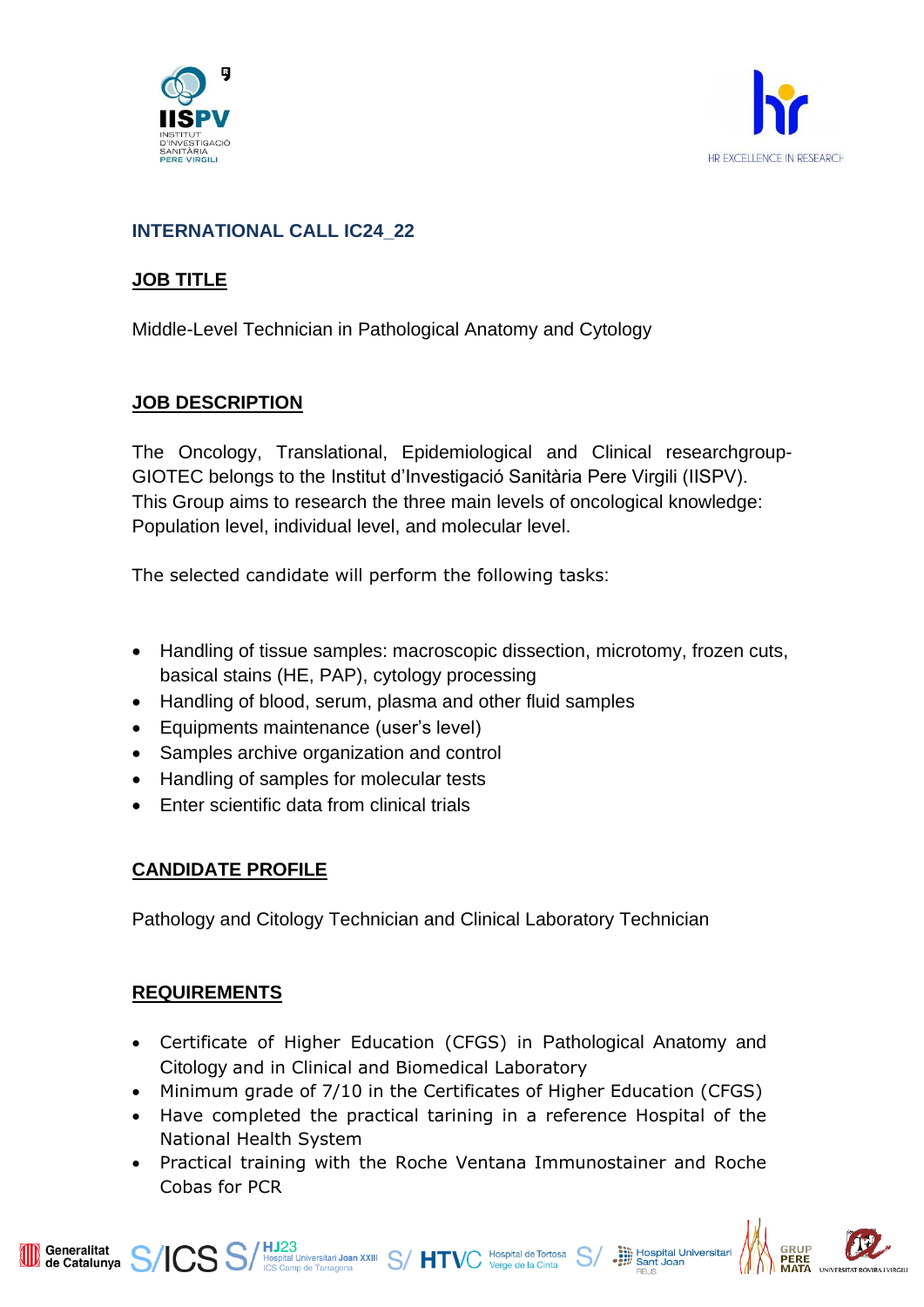



- Practical training in the Molecular Biology field
- Extended training in macroscopic dissection
- Level C of Catalan (accredited)
- Training in Health Data Protection Regulation

# **IT WILL BE VALUED**

- **Experience in the processing of scientific data**
- Motivation, creativity, initiative and proactive attitude.
- Ability to learn, flexibility and adaptability.
- **Commitment to quality, to optimizing resources and to achieving** results.
- Ability to identify and solve problems.
- Teamworking, ability to work independently, to organize, kindness, dynamism, versatility, rigour, responsability and confidentiality
- Work availability on weekends will be valued

# **LABOUR CONDITIONS**

- Full-time position 40h/week
- Workplace: HUSJ de Reus
- Contract: Indefinite of scientific-technical activities linked to the research line of the GIOTEC research group
- Gross anual salary: 23.255,68€
- Starting date: July 2022

# **SELECTION PROCEDURE**

Generalitat<br>de Catalunya Generalitat

- Selection of CV's. Suitable and unsuitable CV's will be identified according to the requirements. Applicants who do not meet the requirements indicated in the candidate profil·le and requirements will not pass to the next phase.
- Evaluation of the CV.Evaluation of the CVs up to a màximum score of 40 points.
- Cover Letter. Attach to the resume a cover letter with a màximum length of 2500 characters with spaces. With a màximum score of 20 points.

**SS** Septial Universitari Joan XXIII S/HTVC Hospital de Tortosa S/



**Sim** Hospital Universitari<br>
Sant Joan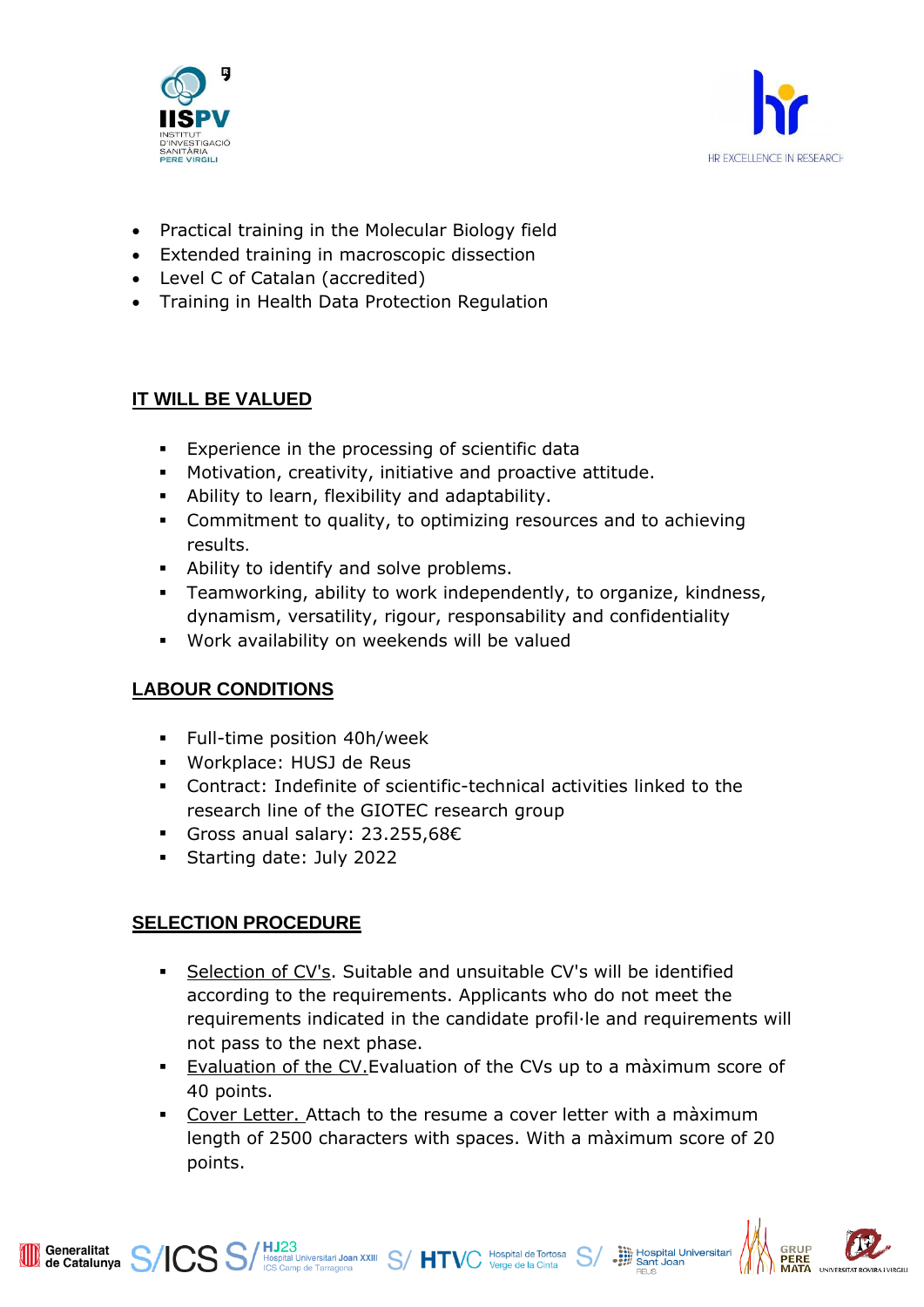



To access the interview phase it is necessary to have obtained a mínimum score of 40 points in the sum of scores of the evaluation of the curriculum and cover letter

Personal interview. With a màximum score of 40 points.

| <b>Items</b>          | 40 |
|-----------------------|----|
| Attitude              | 15 |
| Fit in the work place | 15 |
| <b>Teamwork</b>       | 10 |

#### **SELECTION COMMITTEE**

- **President: Dr. Fransesc Riu (Head of the Pathological Anatomy Service)**
- Chair 1: Dra. Marta Rodriguez (Head of Molecular Genetics of Cancer)
- Chair 2: Carmen Guilarte (Supervisor of the Pathological Anatomy Service)
- Chair 3: Dr. Joan Borràs (Group Leader, R4)

SUBSTITUTES:

- President: Dr. David Parada (Associate Doctor of Pathological Anatomy)
- Chair 1: Dra. Barbara Roig (Biologist in Molecular Genetics of Cancer)
- Chair 2: Anna Hernández (Biotechnologist of the Pathological Anatomy Service)
- Chair 3: Dr. Josep Gumà (Group Leader, R4)

# **CANDIDATURES**

- **•** The CV must include the DNI/NIE number or another personal identity document number.
- Send the CV and the Cover Letter through the IISPV website. **[https://www.iispv.cat/oferta-de-treball/ic24\\_22-middle](https://www.iispv.cat/oferta-de-treball/ic24_22-middle-level-technician-in-pathological-anatomy-and-cytology/)[level-technician-in-pathological-anatomy-and-cytology/](https://www.iispv.cat/oferta-de-treball/ic24_22-middle-level-technician-in-pathological-anatomy-and-cytology/)**

Muspital Universitari Joan XXIII S/ HTVC Hospital de Tortosa S/<br>ICS Camp de Tarragona<br>Internacional S/ HTVC Verge de la Cinta



Hospital Universitari<br>
Sant Joan